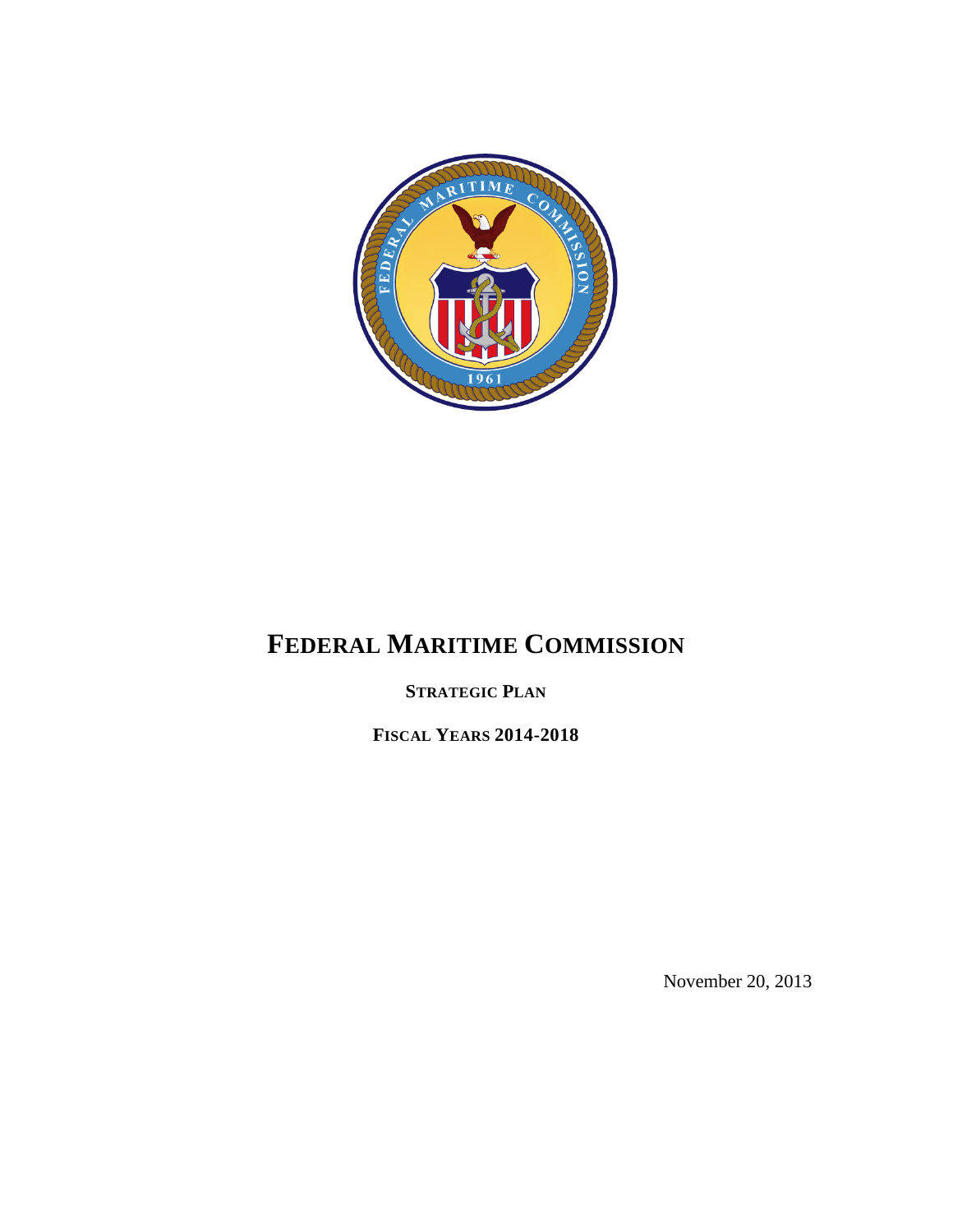## **Table of Contents**

| Summary of Strategic Goals, Objectives, and Performance Measures  6                                                                           |
|-----------------------------------------------------------------------------------------------------------------------------------------------|
|                                                                                                                                               |
| STRATEGIC GOAL 1 - Maintain an efficient and competitive international ocean                                                                  |
| <b>OBJECTIVE 1: ENHANCE EFFICIENCY IN THE TRADES THROUGH THE USE OF ASSET</b>                                                                 |
| STRATEGIC GOAL 2 – Protect the public from unlawful, unfair and deceptive ocean                                                               |
| <b>OBJECTIVE 1: IDENTIFY AND TAKE ACTION TO END UNLAWFUL, UNFAIR AND</b>                                                                      |
| <b>OBJECTIVE 2: PREVENT PUBLIC HARM THROUGH LICENSING AND FINANCIAL</b>                                                                       |
| <b>OBJECTIVE 3: ENHANCE PUBLIC AWARENESS OF AGENCY RESOURCES, REMEDIES</b><br>AND REGULATORY REQUIREMENTS THROUGH EDUCATION AND OUTREACH.  12 |
| <b>OBJECTIVE 4: IMPARTIALLY RESOLVE INTERNATIONAL SHIPPING DISPUTES</b><br>THROUGH ALTERNATIVE DISPUTE RESOLUTION AND ADJUDICATION.  13       |
|                                                                                                                                               |
|                                                                                                                                               |
|                                                                                                                                               |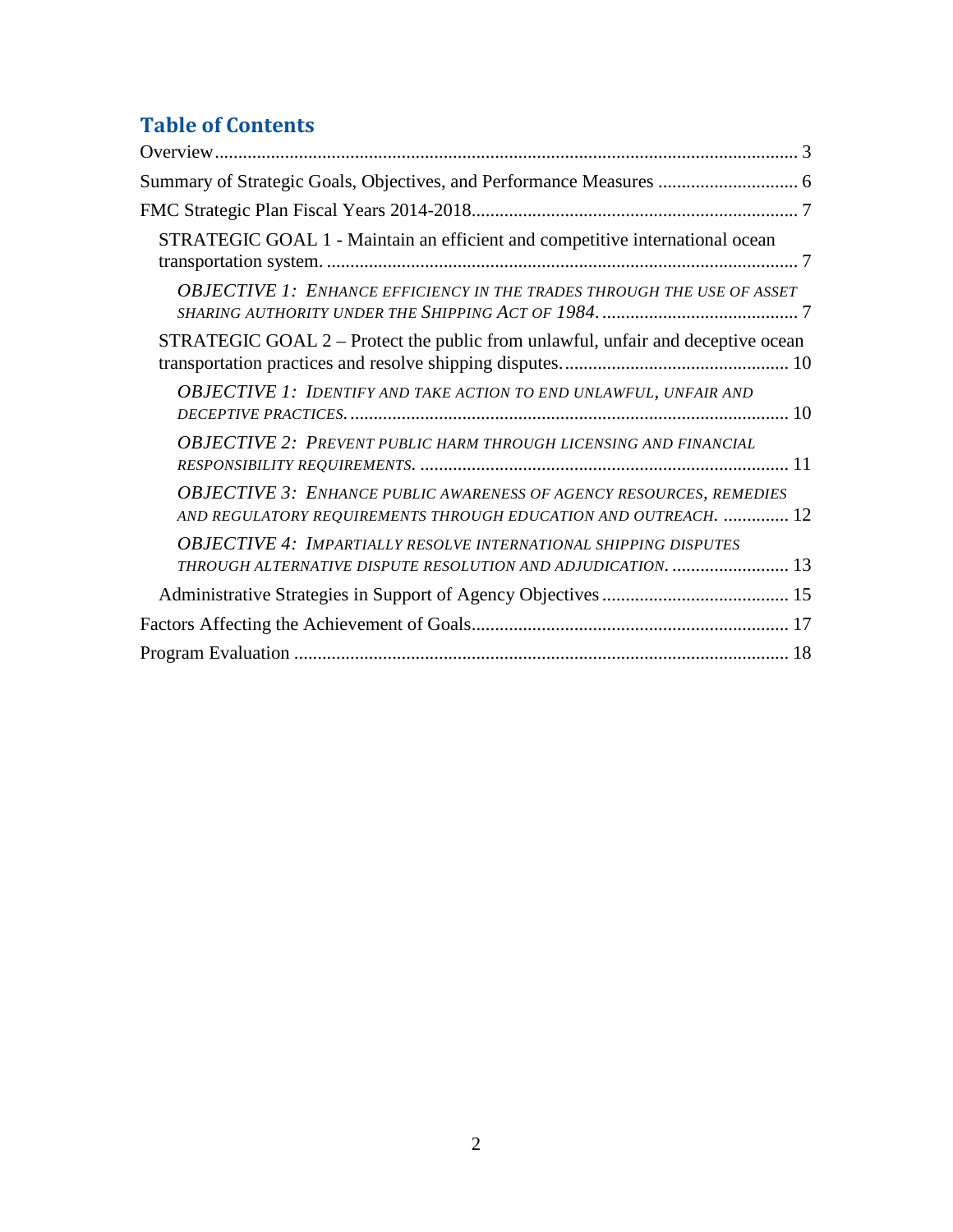## **Overview**

<span id="page-2-0"></span>The Federal Maritime Commission (FMC) is pleased to issue this new 2014-2018 Strategic Plan. This plan replaces and updates the current 2010-2015 Strategic Plan. OMB is requiring all federal agencies to prepare strategic plans for the 2014-2018 time period in an effort to coordinate planning across the federal government. This plan retains previous strategic goals one and two, as well as a section on the Administrative Strategies in support of Agency Objectives. This latter section was established for administrative support functions such as human resources, information technology and financial management. Each of these important functions is subject to its own stringent planning and measuring regimes pursuant to various laws and executive mandates. Those related plans support this strategic plan and are referenced and described herein. This plan sets goals and objectives for each fiscal year through 2018 and contains targets and measures linked to objectives via strategies. It should be noted that for the most part the target measures for 2013 and the out years are below the actual 2012 performance. This is for two reasons. The first is that the 2012 actuals were markedly higher than the prior years' thus belying the trend. Secondly, the trend forecasts of achievable targets were lowered to account for anticipated reductions in staff resources due to fiscal austerity. These objectives, strategies, targets, and measures drive the agency's budgetary process. This strategic plan conforms with the spirit and letter of the *GPRA Modernization Act of 2010*; OMB Circular A-11 *Preparation of Submission of Strategic Plans, and Annual Program Performance Reports*; and Executive Order 13450 – *Improving Government Program Performance.* 

#### *Mission*

To foster a fair, efficient and reliable international ocean transportation system and to protect the public from unfair and deceptive practices.

#### *Strategic Goal 1*

Maintain an efficient and competitive international ocean transportation system.

#### *Strategic Goal 2*

Protect the shipping public from unlawful, unfair and deceptive ocean transportation practices and resolve shipping disputes.

#### *History*

 The FMC was established as an independent regulatory agency by Reorganization Plan No. 7, effective August 12, 1961. Prior to that time, the Federal Maritime Board was responsible for both the regulation of ocean commerce and the promotion of the United States Merchant Marine. Under the reorganization plan, the shipping laws of the U.S. were separated into two categories — regulatory and promotional. The responsibilities associated with the promotion of an adequate and efficient U.S. Merchant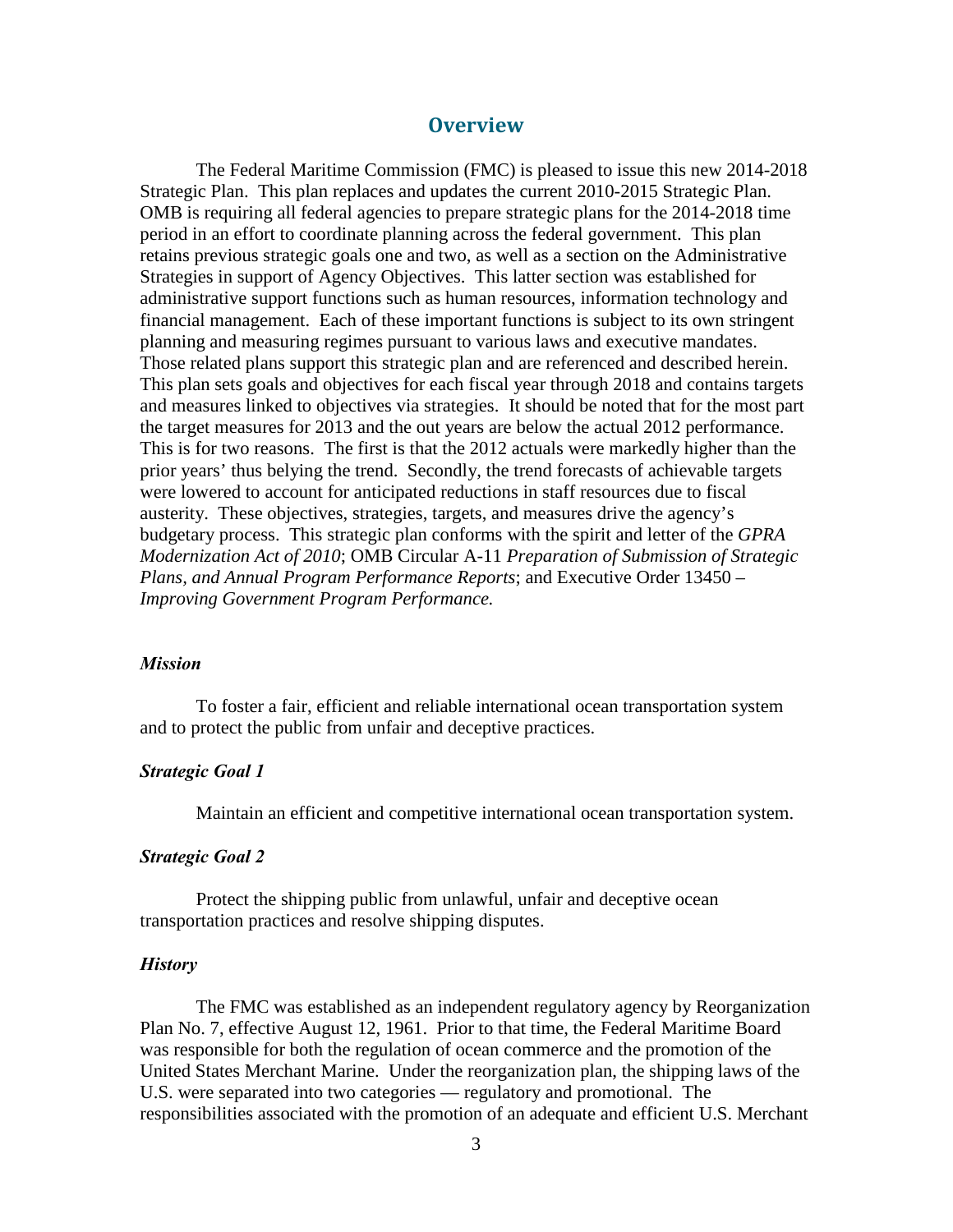Marine were assigned to the Maritime Administration, now located within the Department of Transportation. The newly created FMC was charged with administering the regulatory provisions of the shipping laws.

The Commission is responsible for the regulation of oceanborne transportation in the foreign commerce of the United States. The passage of the Shipping Act of 1984 (Shipping Act) brought about major change in the regulatory regime applicable to shipping companies operating in the U.S. foreign commerce. The subsequent passage of the Ocean Shipping Reform Act of 1998 (OSRA), with its deregulatory amendments and modifications to the Shipping Act, further signaled a significant shift in shipping regulation.

## *Functions*

The principal statutes administered by the Commission are the Shipping Act, the Foreign Shipping Practices Act of 1988 (FSPA), section 19 of the Merchant Marine Act, 1920 (1920 Act), and Pub. L. No. 89-777. Most of these statutes were amended by OSRA and are now codified in Title 46 of the U.S. Code at sections 40101 through 44106.

The Commission's principal regulatory responsibilities include:

- Reviewing agreements among ocean common carriers and marine terminal operators (MTOs) relating to service in the U.S. foreign oceanborne trades, to ensure that they do not cause substantial increases in transportation costs or decreases in transportation services.
- Maintaining the service contracts database and reviewing service contracts between ocean common carriers and shippers to guard against detrimental effects to shipping in the U.S. foreign trades.
- Providing a forum for exporters, importers and other members of the shipping public to obtain relief from ocean shipping practices or disputes that impede the flow of commerce and otherwise cause economic harm.
- Ensuring that common carriers' tariff rates and charges are accessible to the shipping public in private, electronically accessible systems.
- Monitoring rates, charges, and rules of foreign government-owned or controlled carriers to ensure that they are just and reasonable.
- Issuing passenger vessel certificates evidencing financial responsibility of vessel owners or charterers to pay judgments for personal injury or death, or to refund passenger fares for the nonperformance of a voyage or cruise.
- Licensing ocean transportation intermediaries (OTIs) in the U.S. to protect the public from unqualified, insolvent, or dishonest companies.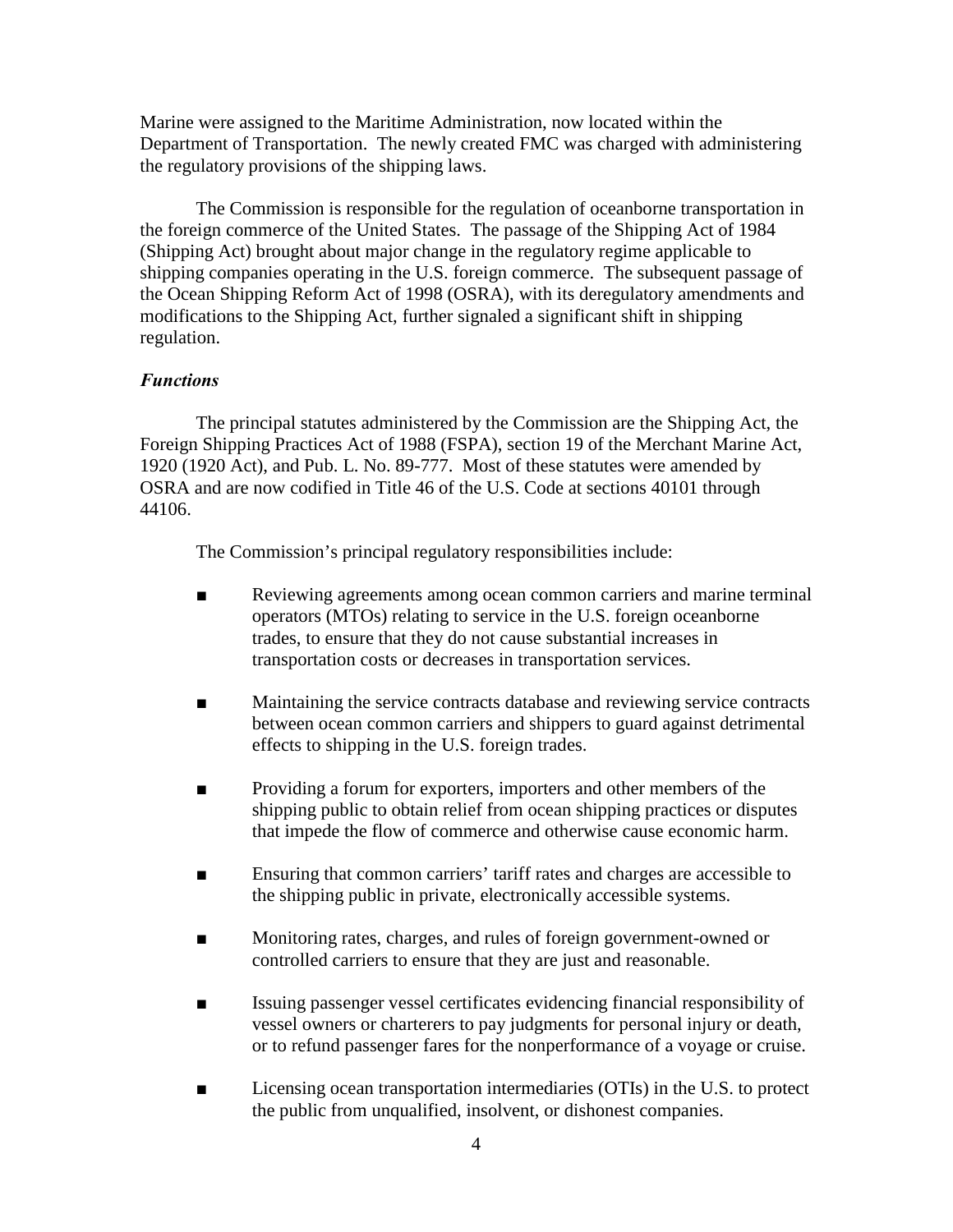- Ensuring that OTIs maintain sufficient financial responsibility to protect the shipping public from financial loss.
- Protecting the shipping public against economic harm by investigating rates, charges, classifications, and practices of common carriers, MTOs, and OTIs operating in the foreign commerce of the U.S, and acting to stop unjust or unlawful practices.
- Taking action to address unfavorable conditions arising out of foreign government or business practices in the U.S. foreign shipping trades.

#### *Organization*

 The Commission is composed of five commissioners appointed by the President with the advice and consent of the Senate. Commissioners serve five-year, staggered terms, and no more than three members of the Commission may belong to the same political party. The President designates one of the Commissioners to serve as Chairman. The Chairman is the chief executive and administrative officer of the agency.

 The Commission's organizational units consist of: the Offices of the General Counsel, Secretary (including the Library), Consumer Affairs and Dispute Resolution Services, Administrative Law Judges, Equal Employment Opportunity, Inspector General, Managing Director, Budget and Finance, Human Resources, Information Technology, and Management Services; the Bureaus of Certification and Licensing, Enforcement, and Trade Analysis; and the Commission's Area Representatives.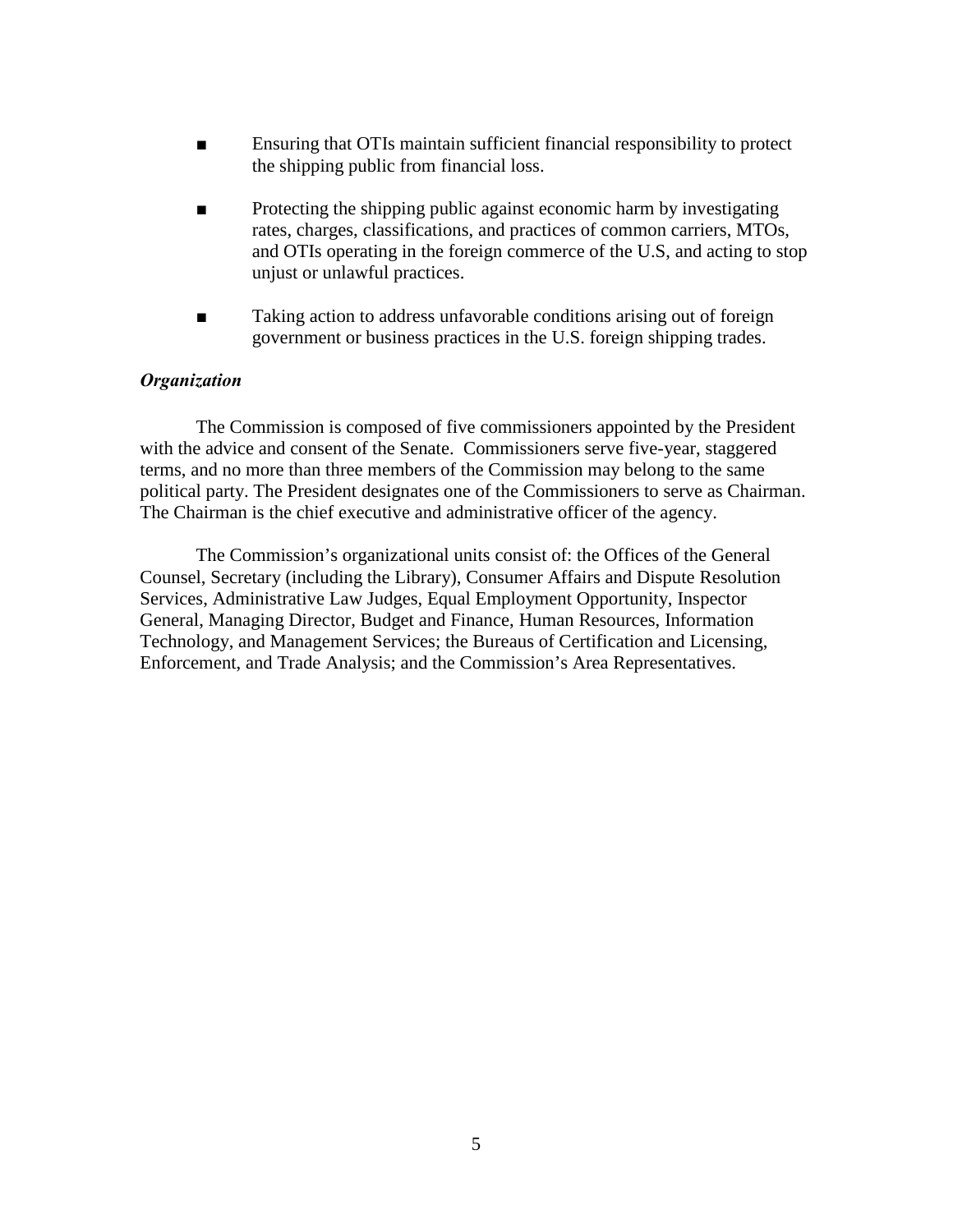## **Summary of Strategic Goals, Objectives, and Performance Measures**

## <span id="page-5-0"></span>*STRATEGIC GOAL 1: Maintain an efficient and competitive international ocean transportation system.*

**OBJECTIVE 1:** Enhance efficiency in the trades through the use of asset sharing authority under the Shipping Act of 1984.

| <b>Performance Measure:</b> Percentage share of U.S.<br>containerized cargo moving on other agreement | 2012<br>Actual   | 2013<br><b>Target</b> | 2014<br><b>Target</b> | 2015 | 2016  | 2017<br>Target Target Target | 2018<br><b>Target</b> |
|-------------------------------------------------------------------------------------------------------|------------------|-----------------------|-----------------------|------|-------|------------------------------|-----------------------|
| parties' vessels in major U.S. trades.                                                                | N/A <sup>T</sup> | 39%                   | 39.5%                 | 40%  | 40.5% | 41%                          | 41.5%                 |

*STRATEGIC GOAL 2: Protect the public from unlawful, unfair and deceptive ocean transportation practices and resolve shipping disputes.*

**OBJECTIVE 1:** Identify and take action to end unlawful, unfair and deceptive practices.

| Performance Measure: Percentage of enforcement<br>actions taken under the Shipping of 1984 Act success-<br>fully resolved through favorable judgment, settlement,<br>issuance of default judgment, or compliance letter or<br>notice. | 2012<br><b>Actual</b> | 2013<br><b>Target</b> | 2014<br><b>Target</b> | 2015<br><b>Target</b> | 2016<br><b>Target</b> | 2017<br><b>Target</b> | 2018<br><b>Target</b> |  |  |  |  |
|---------------------------------------------------------------------------------------------------------------------------------------------------------------------------------------------------------------------------------------|-----------------------|-----------------------|-----------------------|-----------------------|-----------------------|-----------------------|-----------------------|--|--|--|--|
|                                                                                                                                                                                                                                       | 88%                   | 76%                   | 76.5%                 | 77%                   | 77.5%                 | 77.5%                 | 77.5%                 |  |  |  |  |
| <b>OBJECTIVE 2:</b> Prevent public harm through licensing and financial responsibility requirements.                                                                                                                                  |                       |                       |                       |                       |                       |                       |                       |  |  |  |  |
| Performance Measure: Percentage of decisions on<br>completed OTI license applications rendered within 60<br>calendar days of receipt, facilitating lawful operation<br>of OTIs with the appropriate character and experience.         | 2012<br><b>Actual</b> | 2013<br><b>Target</b> | 2014<br><b>Target</b> | 2015<br><b>Target</b> | 2016<br><b>Target</b> | 2017<br><b>Target</b> | 2018<br><b>Target</b> |  |  |  |  |
|                                                                                                                                                                                                                                       | 90.2%                 | 75%                   | 75%                   | 75%                   | 75%                   | 75%                   | 75%                   |  |  |  |  |
| Performance Measure: Percentage of cruise line<br>operators examined during the year that have the full<br>financial coverage required by regulation to protect<br>against loss from non-performance or casualty.                     | 2012<br><b>Actual</b> | 2013<br><b>Target</b> | 2014<br><b>Target</b> | 2015<br><b>Target</b> | 2016<br><b>Target</b> | 2017<br><b>Target</b> | 2018<br><b>Target</b> |  |  |  |  |
|                                                                                                                                                                                                                                       | 100%                  | 93%                   | 94%                   | 95%                   | 95%                   | 95%                   | 95%                   |  |  |  |  |
| <b>OBJECTIVE 3:</b> Enhance public awareness of agency resources, remedies and regulatory requirements through<br>education and outreach.                                                                                             |                       |                       |                       |                       |                       |                       |                       |  |  |  |  |
| Performance Measure: Percentage of key<br>Commission issuances, orders and reports are<br>available through the Commission's website<br>within 5 working days of receipt.                                                             | 2012<br><b>Actual</b> | 2013<br><b>Target</b> | 2014<br><b>Target</b> | 2015<br><b>Target</b> | 2016<br><b>Target</b> | 2017<br><b>Target</b> | 2018<br><b>Target</b> |  |  |  |  |
|                                                                                                                                                                                                                                       | 79%                   | 76%                   | 76%                   | 78%                   | 80%                   | 82%                   | 84%                   |  |  |  |  |
| <b>OBJECTIVE 4:</b> Impartially resolve international shipping disputes through alternative dispute resolution and<br>adjudication.                                                                                                   |                       |                       |                       |                       |                       |                       |                       |  |  |  |  |
| Performance Measure: Number of cases opened and<br>closed each fiscal year using ombuds and ADR<br>services assisting consumers to recover goods or funds.                                                                            | 2012<br><b>Actual</b> | 2013<br><b>Target</b> | 2014<br><b>Target</b> | 2015<br><b>Target</b> | 2016<br><b>Target</b> | 2017<br><b>Target</b> | 2018<br><b>Target</b> |  |  |  |  |
|                                                                                                                                                                                                                                       | 893                   | 800                   | 825                   | 825                   | 825                   | 850                   | 850                   |  |  |  |  |
| Performance Measure: Percentage of formal<br>complaints or Commission initiated orders of<br>investigation completed within two years of filing or<br>Commission initiation.                                                          | 2012<br><b>Actual</b> | 2013<br><b>Target</b> | 2014<br><b>Target</b> | 2015<br><b>Target</b> | 2016<br><b>Target</b> | 2017<br><b>Target</b> | 2018<br><b>Target</b> |  |  |  |  |
|                                                                                                                                                                                                                                       | 73%                   | 56%                   | 58%                   | 58%                   | 60%                   | 62%                   | 64%                   |  |  |  |  |

 $\overline{a}$ 

<span id="page-5-1"></span> $<sup>1</sup>$  This is a new Objective and Measure for 2013 so there is no actual 2012 performance data.</sup>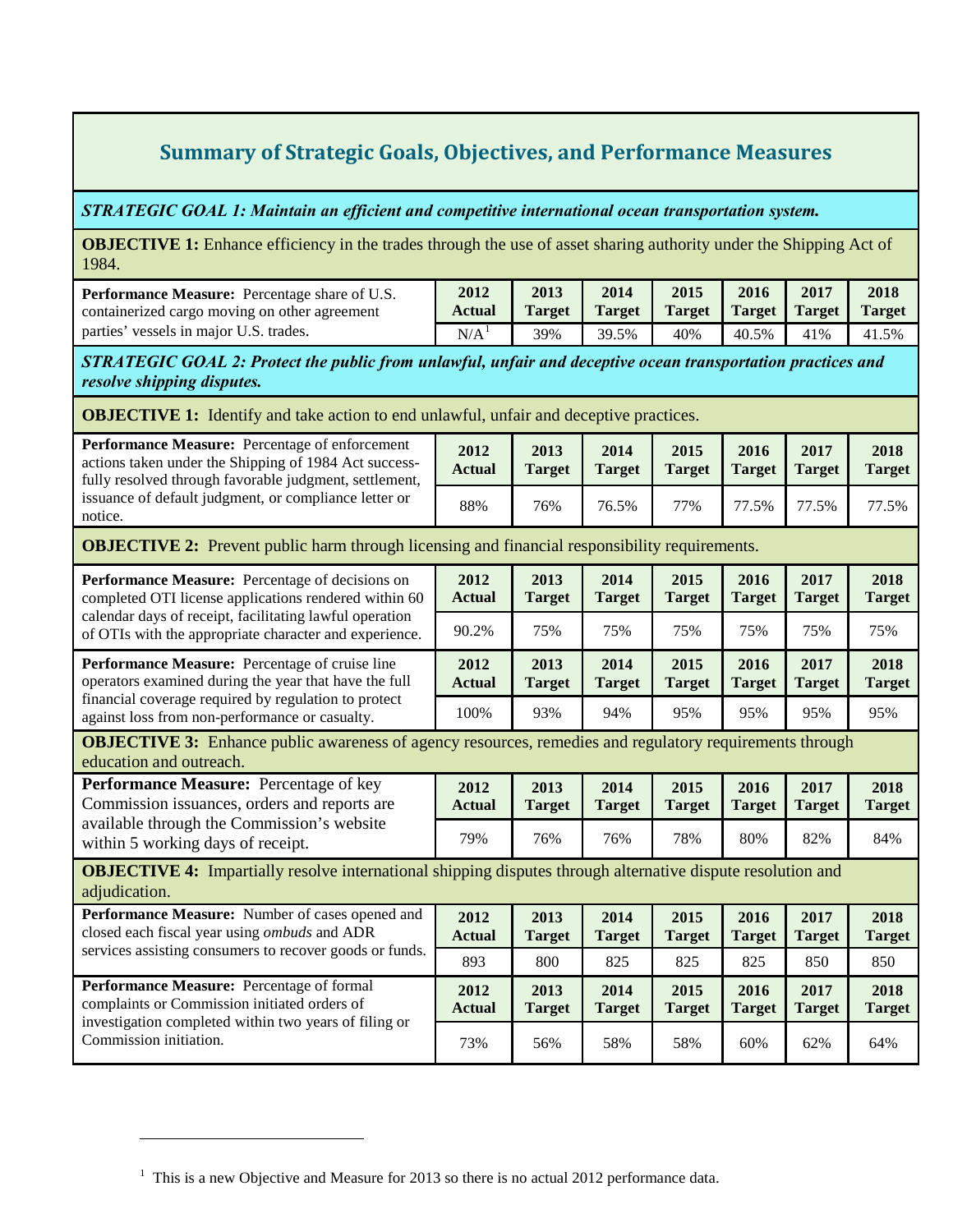## **FMC Strategic Plan Fiscal Years 2014-2018**

#### <span id="page-6-1"></span><span id="page-6-0"></span>**STRATEGIC GOAL 1 - Maintain an efficient and competitive international ocean transportation system.**

The Federal Maritime Commission (FMC) or (Commission) is responsible for the regulation of oceanborne transportation in the foreign commerce of the United States pursuant to the provisions of the Shipping Act of 1984 (Shipping Act). A stated policy objective of the Shipping Act is "to promote the growth and development of United States exports through competitive and efficient ocean transportation and by placing a greater reliance on the marketplace." The Commission's oversight of carrier and terminal operator antitrust immunity, as part of a non-discriminatory regulatory process, works to provide an efficient and economic transportation system in the ocean commerce of the United States. In addition, the Commission addresses unfavorable conditions affecting U.S. carriers in U.S. oceanborne trades when such conditions do not exist for foreign carriers.

 Following the global economic downturn and during this time of recovery, the Commission's oversight is of key importance. Efficiency and competition in the transportation system are essential to the re-growth of trade and the creation of jobs.

#### <span id="page-6-2"></span>*OBJECTIVE 1: ENHANCE EFFICIENCY IN THE TRADES THROUGH THE USE OF ASSET SHARING AUTHORITY UNDER THE SHIPPING ACT OF 1984.*

The agency will achieve this objective through a number of strategies (as indicated below) aimed at using its statutory authority in a fair and expeditious manner to readily permit use of asset sharing agreements.

The FMC is also charged with protecting the shipping public, and ultimately American exporters and consumers, from possible abuse of the limited antitrust immunity granted by Congress to international liner carriers and domestic marine terminal operators under the Shipping Act. In addition, the FMC is responsible, under the Foreign Shipping Practices Act of 1988, for investigating whether laws, rules, regulations or practices of foreign governments, or the practices of foreign carriers result in the existence of unfavorable conditions in U.S. trades.

 The Shipping Act requires that vessel operating common carriers (VOCCs) and marine terminal operators (MTOs) that wish to establish agreements that would benefit from antitrust immunity file copies of their agreements with the FMC. FMC staff review these proposed agreements when they are initially filed, and before they take effect. The FMC allows agreements to proceed when they do not cause competitive harm. The FMC is authorized, pursuant to section  $6(g)$  of the Shipping Act, to seek appropriate injunction relief against any agreement which is likely to result in a reduction in competition of the sort that could be expected to unreasonably raise transportation costs or reduce transportation service.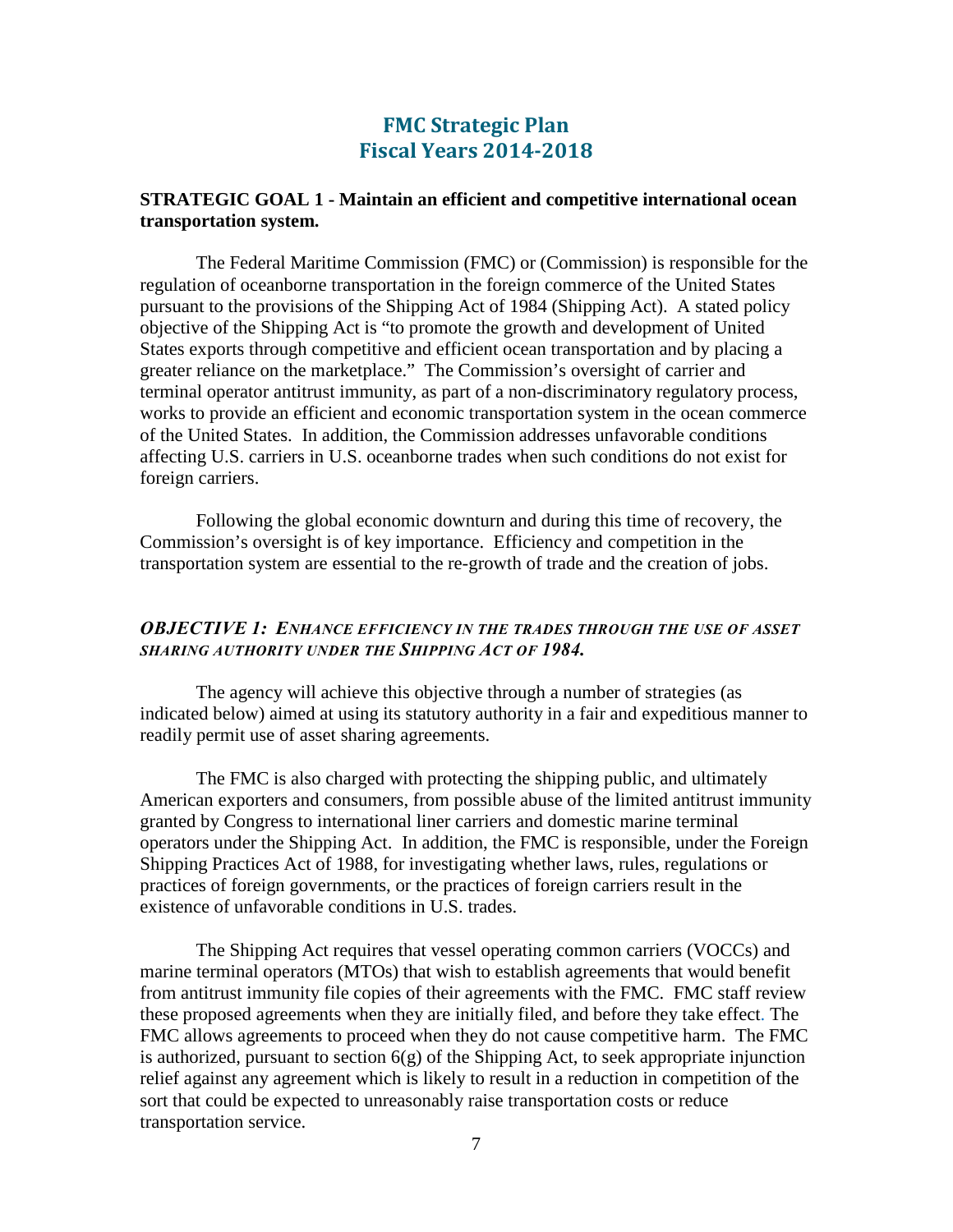The Shipping Act and implementing regulations also authorize the FMC to require that agreement parties (a) provide accompanying information needed to assess certain categories of agreements upon request; (b) file certain standard types of reports including quarterly economic data and/or minutes of meetings held by the agreement parties — depending on the authorities sought in the agreement; and (c) submit special informational reports, if the FMC requires them, once the agreement comes into effect. These reporting requirements, and the economic data and information about agreement activities they provide, allow the FMC to initially evaluate, and continue to monitor on an on-going basis, the conduct of the parties to VOCC and MTO agreements with limited antitrust immunity.

In recent years, the FMC has seen an increase in operational VOCC and MTO agreements, many of which allow cooperation to improve efficiency, allow sustainable growth, or respond to new or imminent environmental regulations. The FMC gives consideration to likely efficiency, sustainability, and environmental benefits when evaluating their net impact on competition, transportation cost, and transportation service.

 Under the Foreign Shipping Practices Act of 1988 (FSPA), the Commission can address adverse conditions affecting U.S. carriers in the U.S. oceanborne trades, when such conditions do not exist for foreign carriers or others providing maritime or maritime-related services in the U.S. Section 9 of the Shipping Act also charges the Commission with regulating the rates, charges, and rules of foreign government-owned or -controlled carriers to ensure that they are just and reasonable.

#### **1. Strategies**

The Commission's performance measure tracking the use of asset sharing agreements will be achieved through the following strategies. These strategies cover a broad range of Commission activities, all using agency resources to foster the purposes of the Shipping Act, particularly with regard to the asset sharing agreements under this objective:

- Review initial agreements and amendments, including any additional information requested by the FMC, to determine the likelihood that the agreement parties could engage in substantially anti-competitive conduct with respect to transportation costs or services.
- Review, on a regular, on-going basis, the data and information provided in standard reports and special reporting measures to assess the existence or likelihood of substantially anti-competitive conduct or unfavorable trade conditions.
- Initiate meetings with representatives of the FMC's various stakeholder industries to help determine whether anti-competitive behavior or unfavorable trade conditions exist in U.S. trades.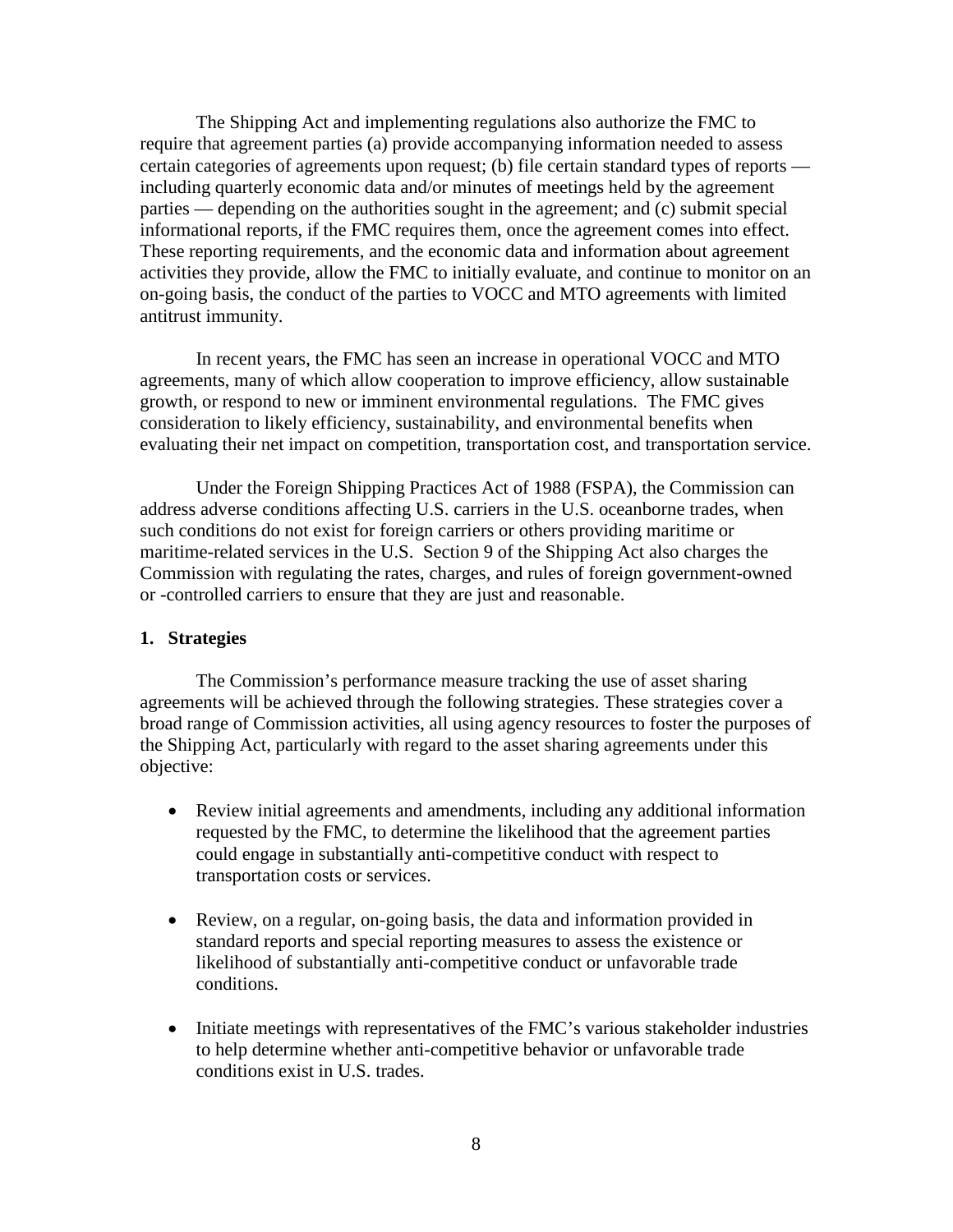- Conduct research studies on current competition issues with respect to U.S. trades.
- Actively monitor for and record the presence of all foreign controlled carriers in U.S. trades, and regularly review their pricing practices.
- Obtain information via inquiries and/or complaints about conduct or conditions that impede the efficient movement of cargo.
- Ensure competitive conditions in the U.S. foreign oceanborne trades by working with agreement parties on an informal basis to negotiate changes in agreements that raise competitive concerns.
- Preserve competition and efficiency in ocean transportation by seeking appropriate injunctive relief under section 6 of the Shipping Act for agreements likely, by a reduction in competition, to produce an unreasonable reduction in transportation service or an unreasonable increase in transportation cost.
- Assess, acknowledge and promote environmentally sustainable shipping practices and environmentally protective agreement activities.
- Address disruptions in the ocean transportation marketplace by investigating carrier and marine terminal operator violations of the Shipping Act.
- Take action under the FSPA to address adverse conditions affecting U.S. carriers in the U.S. oceanborne trades, when such conditions do not exist for foreign carriers or others providing maritime or maritime-related services in the U.S.
- Make rules and regulations, pursuant to the 1920 Act, affecting shipping in the foreign trade not in conflict with law in order to adjust or meet general or special conditions unfavorable to shipping in the foreign trade.
- Ensure timely action on formal proceedings undertaken to protect competition.
- Maintain an electronic library, accessible from the FMC's website, of agreement documents so as to allow interested parties to easily search for and download those documents.

## **2. Five-Year Performance Measure**

• Percentage share of U.S. containerized cargo moving on other agreement parties' vessels in major U.S. trades.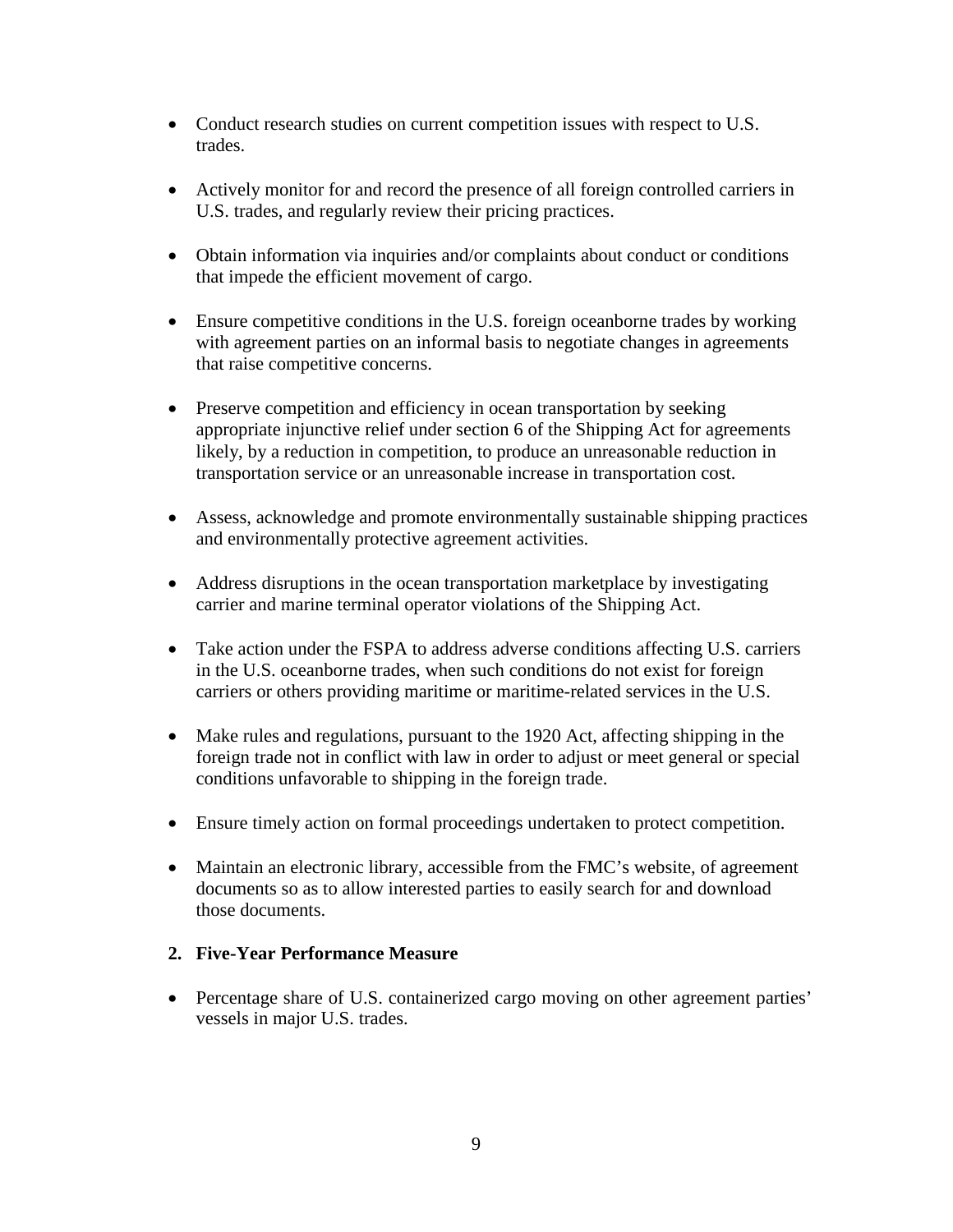#### <span id="page-9-0"></span>**STRATEGIC GOAL 2 – Protect the public from unlawful, unfair and deceptive ocean transportation practices and resolve shipping disputes.**

The FMC has jurisdiction over activities of ocean carriers and marine terminal operators in a variety of their commercial activities in international ocean commerce. The FMC has a wide variety of responsibilities in protecting the shipping public from financial harm.

Those responsibilities include the licensing of ocean transportation intermediaries that serve U.S. trades; assisting the public in the resolution of informal complaints related to the shipment of goods or to passenger vessel cruises; the identification and prosecution of unreasonable or unjust practices by carrier or marine terminals; and the investigation and satisfaction of formal complaints alleging violation of the Shipping Act. To carry out its broad mission, the FMC uses various means including monitoring, investigation, education, enforcement, and ombuds services.

 The Commission, and its regional area representatives, also have a role in the education of the public and of industry groups involved in U.S. international trade with respect to their rights and/or responsibilities under the Shipping Act – including informing them of available Commission resources that might be of use to them.

#### <span id="page-9-1"></span>*OBJECTIVE 1: IDENTIFY AND TAKE ACTION TO END UNLAWFUL, UNFAIR AND DECEPTIVE PRACTICES.*

This objective will be met through agency strategies including gathering intelligence, monitoring OTI activity, audits, effective prosecution and dealing with complaints on violations.

 The FMC is responsible for ensuring that individual carriers and marine terminal operators, as well as those permitted by agreement to act in concert, treat shippers and other members of the shipping public fairly by not engaging in prohibited acts set out in the Shipping Act. In the effort to identify such practices, the FMC maintains a visible presence amongst regulated entities, collects intelligence in a variety of ways and exchanges intelligence with other regulatory and law enforcement agencies.

 In order to ensure compliance with laws and regulations under the jurisdiction of the FMC, various formal and informal actions may be taken by the Commission. Formal investigations are initiated when violations are discovered, though often the Commission enters into settlement agreements ending violative activities.

#### **1. Strategies**

The following strategies are specifically aimed at achieving the five year performance measure of successfully resolving enforcement actions through various means.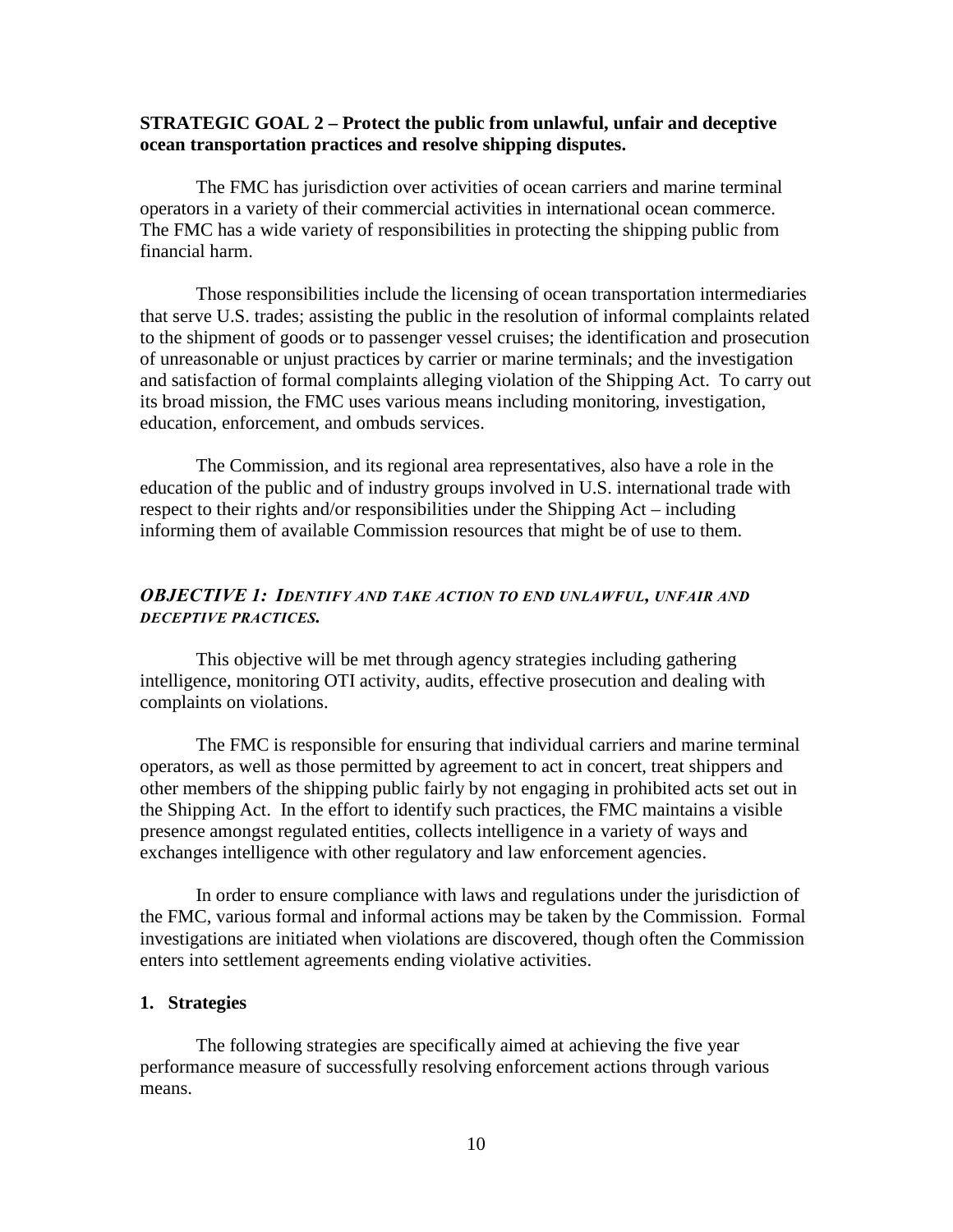- Gather intelligence through visible and accessible presence in the regulated community in order to identify unlicensed OTIs and other violations.
- Monitor advertising in print, television, radio and online to identify illegal practices.
- Gather information related to potential unlicensed OTIs.
- Receive and respond to complaints regarding egregious violations and practices.
- Identify subjects who offer, advertise or provide passage on vessels having berths or staterooms to accommodate 50 or more passengers and have not met FMC financial requirements.
- Audit ocean carriers and OTIs based upon information received and on a random basis.
- Exchange information and liaise with other federal, state and local investigative and regulatory agencies and bureaus.
- Review tariffs for accessibility and accuracy.
- Investigate allegations of unlawful, unfair and deceptive practices.
- Efficiently prosecute alleged violations of the Shipping Act.
- Reach voluntary agreement with alleged violators to cease unlawful, unfair and deceptive practices.
- Respond to inquiries regarding complaint history of transportation providers and advise consumer of means to protect themselves.

## **2. Five-Year Performance Measures**

• Percentage of enforcement actions taken under the Shipping Act successfully resolved through favorable judgment, settlement, issuance of default judgment, or compliance letter or notice.

## <span id="page-10-0"></span>*OBJECTIVE 2: PREVENT PUBLIC HARM THROUGH LICENSING AND FINANCIAL RESPONSIBILITY REQUIREMENTS.*

 To prevent public harm the Commission has developed the following four strategies: OTI licensing, issuing PVO certificates, monitoring PVO unearned passenger revenue and updating bond and coverage amounts.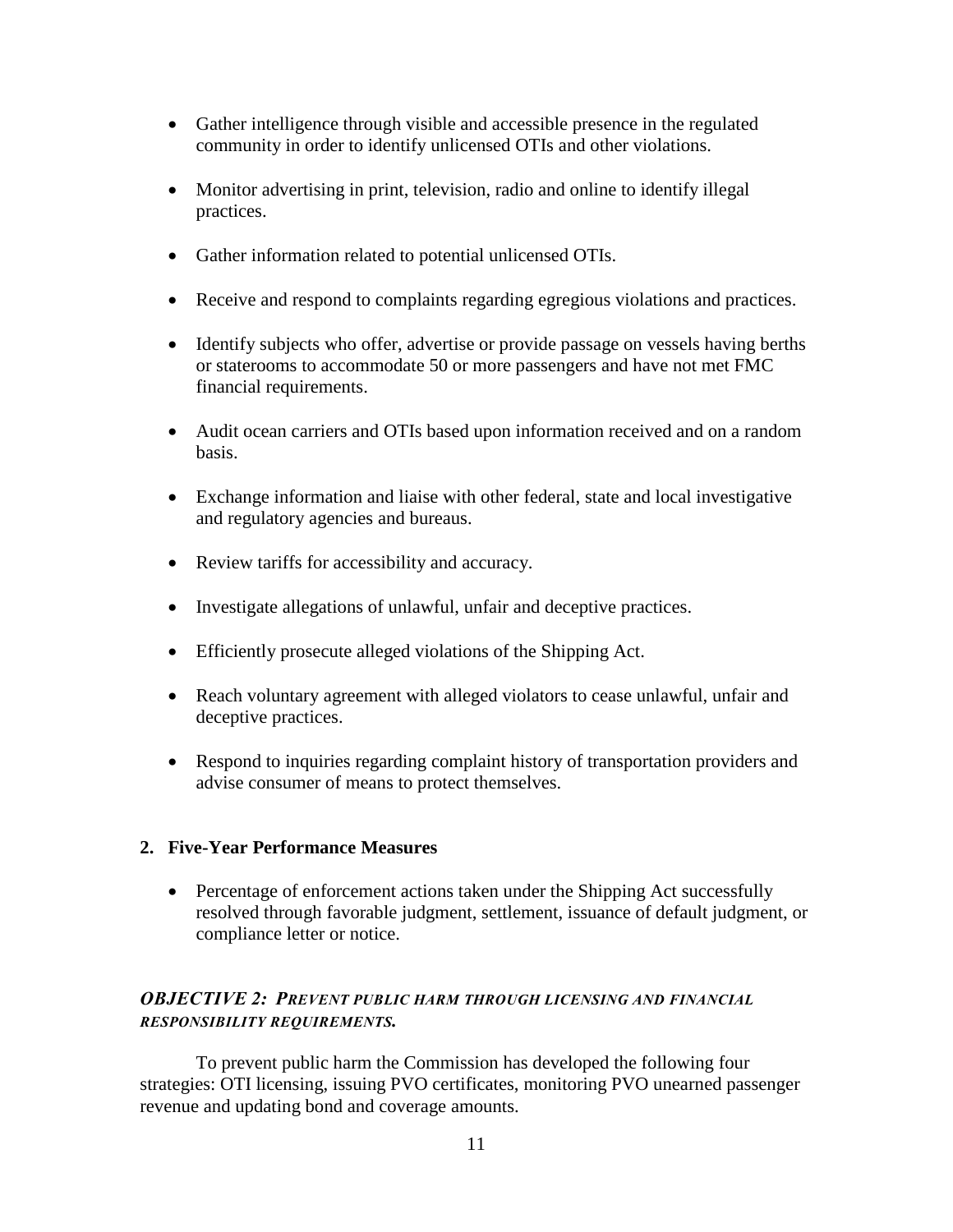The FMC licenses and regulates ocean transportation intermediaries (OTIs), including ocean freight forwarders and NVOCCs, and ensures that OTIs have sufficient financial responsibility. As well, the FMC issues certificates to owners and operators of passenger vessels (PVOs) that have evidenced financial responsibility to satisfy liability incurred for nonperformance of voyages and for death or injury to passengers and other persons.

#### **1. Strategies**

The following strategies support the Commission's five year performance measures of tracking the expeditious review of OTI licensing applications and assuring cruise line operator compliance with FMC financial responsibility requirements.

- License OTIs with the requisite character, experience and financial responsibility.
- Issue PVO certificates to cruise line operators that have met regulatory requirements for proof of financial responsibility.
- Monitor PVO unearned passenger revenue (UPR) reports and conduct on-site review of PVOs' UPR receipts.
- Review and update OTI bonds and coverage amount.

#### **2. Five-Year Performance Measures**

- Percentage of decisions on completed OTI license applications rendered within 60 calendar days, facilitating lawful operation of OTIs with the appropriate character and experience requirements.
- Percentage of cruise line operators examined during the year that have the full financial coverage required by regulation to protect against loss from nonperformance or casualty.

#### <span id="page-11-0"></span>*OBJECTIVE 3: ENHANCE PUBLIC AWARENESS OF AGENCY RESOURCES, REMEDIES AND REGULATORY REQUIREMENTS THROUGH EDUCATION AND OUTREACH.*

 The Commission developed various educational and outreach strategies in support of this objective in assuring that the public is fully aware of their regulatory responsibilities and how the agency can be of service to them.

 Protection of the public requires knowledge on the part of regulated parties and users of their services as to FMC regulatory requirements. As well, the public needs to be well informed of the services offered by the FMC and the remedies available in the event of noncompliance, injury or unresolved disputes.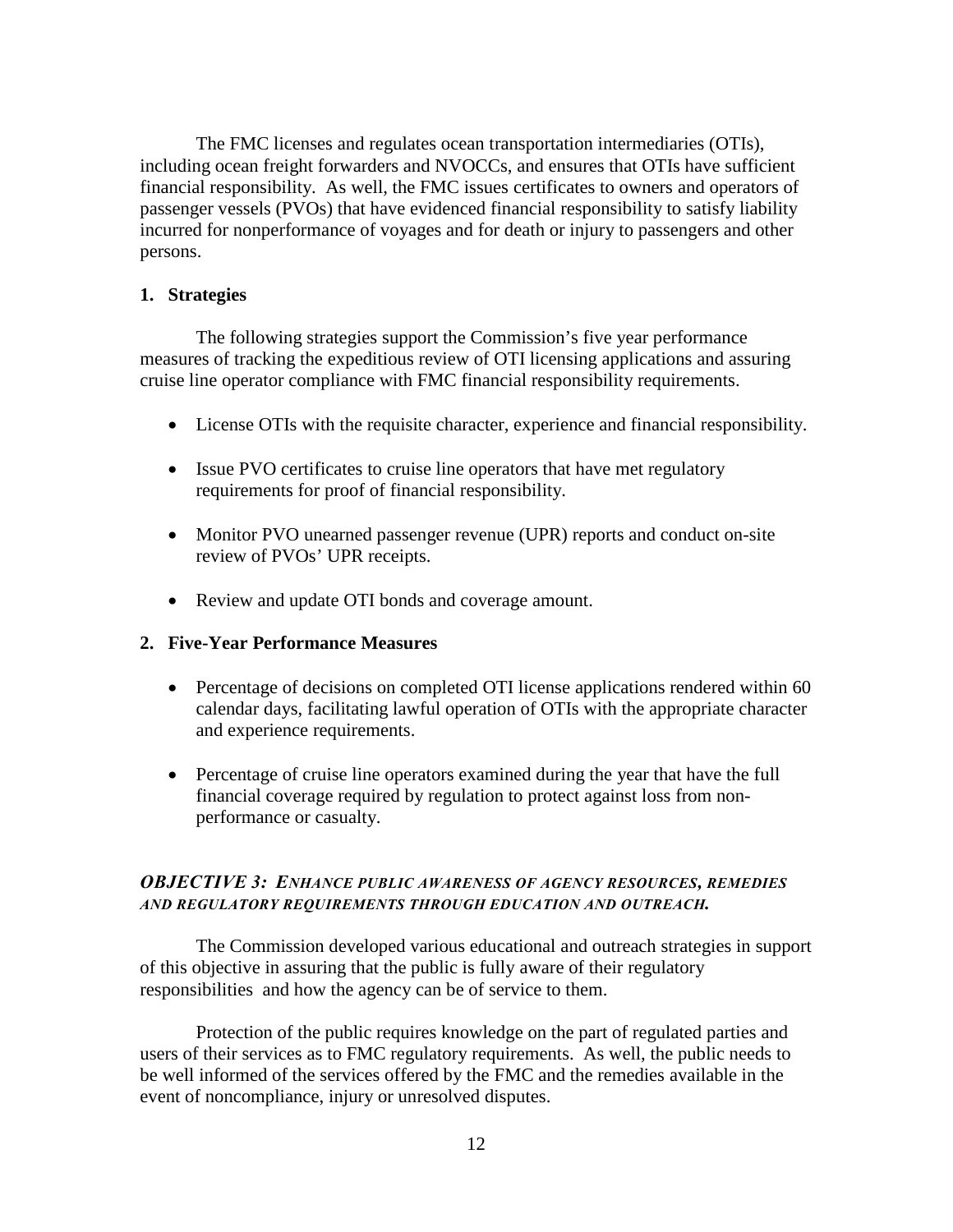#### **1. Strategies**

.

 The following strategies aimed at enhancing public awareness include a specific focus on the performance measure of posting certain actions on the agency website within 5 days.

- Maintain an accessible presence in local regulated communities.
- Proactively educate regulated parties of regulatory requirements.
- Maintain VOCC and NVOCC tariff location information on the agency website.
- Emphasize OTI requirements to new licensees by letter.
- Promote awareness of FMC licensing and financial requirements.
- Make available to the public key documents in all Commission formal proceedings through the Commission website.
- Create and produce brochures to educate industry and public about FMC requirements and services.
- Promote general awareness of resources available through Commission's website.
- Continuously expand and update information available to the public through the website, including list of licensed OTIs.

## **2. Five -Year Performance Measures**

• Percentage of key Commission issuances, orders and reports that are available through the Commission's website within 5 working days of receipt.

## <span id="page-12-0"></span>*OBJECTIVE 4: IMPARTIALLY RESOLVE INTERNATIONAL SHIPPING DISPUTES THROUGH ALTERNATIVE DISPUTE RESOLUTION AND ADJUDICATION.*

The following strategies carry out this objective of fostering ADR and adjudication as an efficient and least costly and contentious means of resolving shipping disputes. These strategies concern *ombuds* services, facilitating ADR, arbitration, and timely conduct of proceedings.

 The Commission has several means by which the public or entities in the shipping industry may seek resolution of disputes or complaints. The Commission provides *ombuds* services to assist parties in resolving complaints informally through its office of Consumer Affairs and Dispute Resolution and its Area Representatives. Formal complaints of alleged Shipping Act violations may be filed for adjudication by an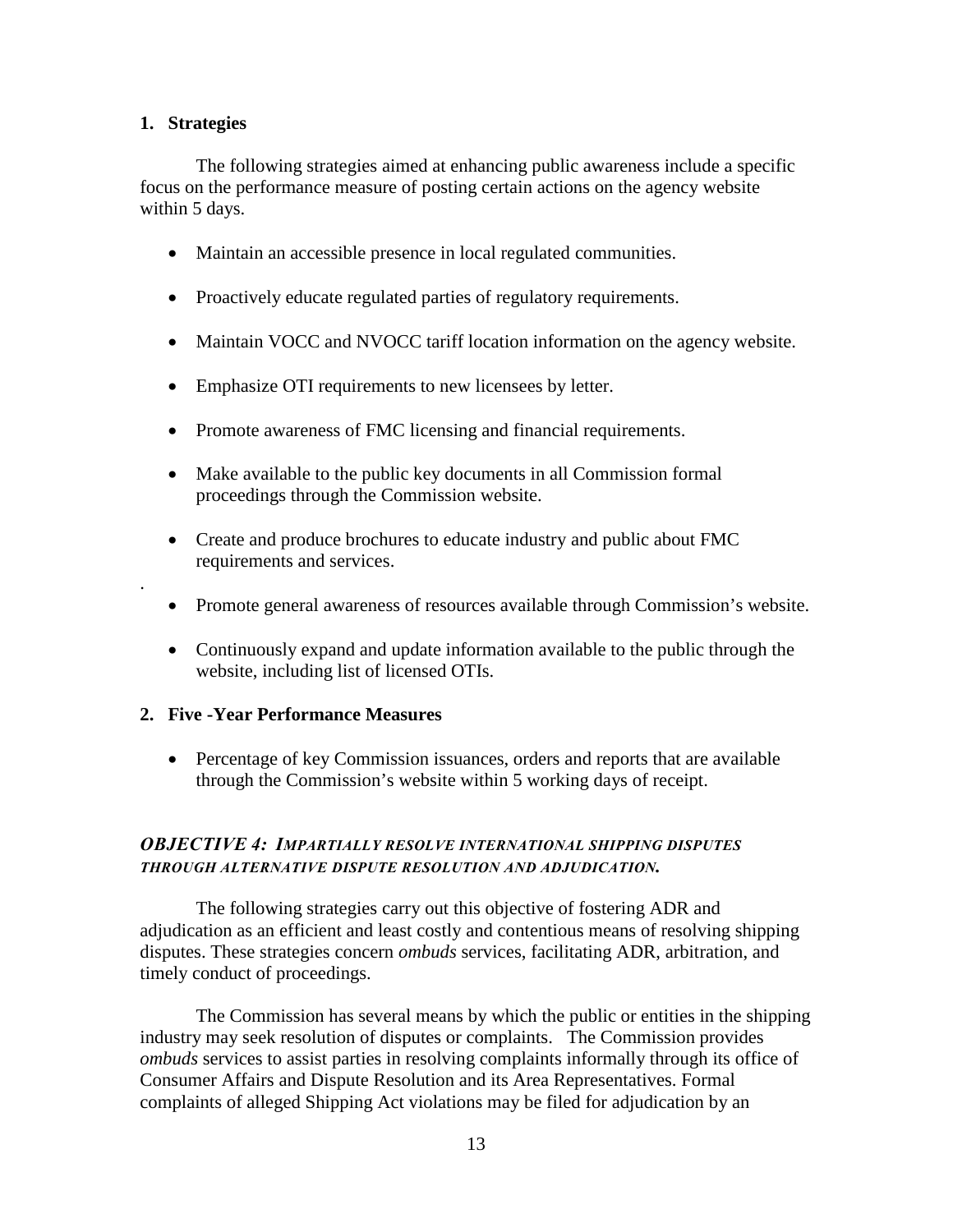administrative law judge. Parties may seek the assistance of a trained neutral at any stage in a formal proceeding or in the first instance for resolution using ADR processes.

## **1. Strategies**

The principle measure capturing the effectiveness of these strategies is the number of cases using *ombuds* and ADR services. The strategies were developed to encourage the use of such services and bring about timely resolution of disputes.

- Provide *ombuds* services to informally resolve passenger vessel, household goods and other shipper complaints.
- Encourage the use of and provide facilitative ADR services to parties who request services of a trained neutral in resolving disputes and shipping problems that affect international ocean shipping.
- Adjudicate disputes under the jurisdiction of the agency through the administrative law judge (ALJ), with the possibility of appeal to the Commission, use of settlement officers and through arbitration.
- Timely conduct Commission proceedings so that litigants and industry can adjust behavior accordingly.

## **2. Five -Year Performance Measures**

- Number of cases opened and closed each fiscal year using *ombuds* and ADR services assisting consumers to recover goods or funds.
- Percentage of formal complaints or Commission initiated orders of investigation will be completed within two years of filing or Commission initiation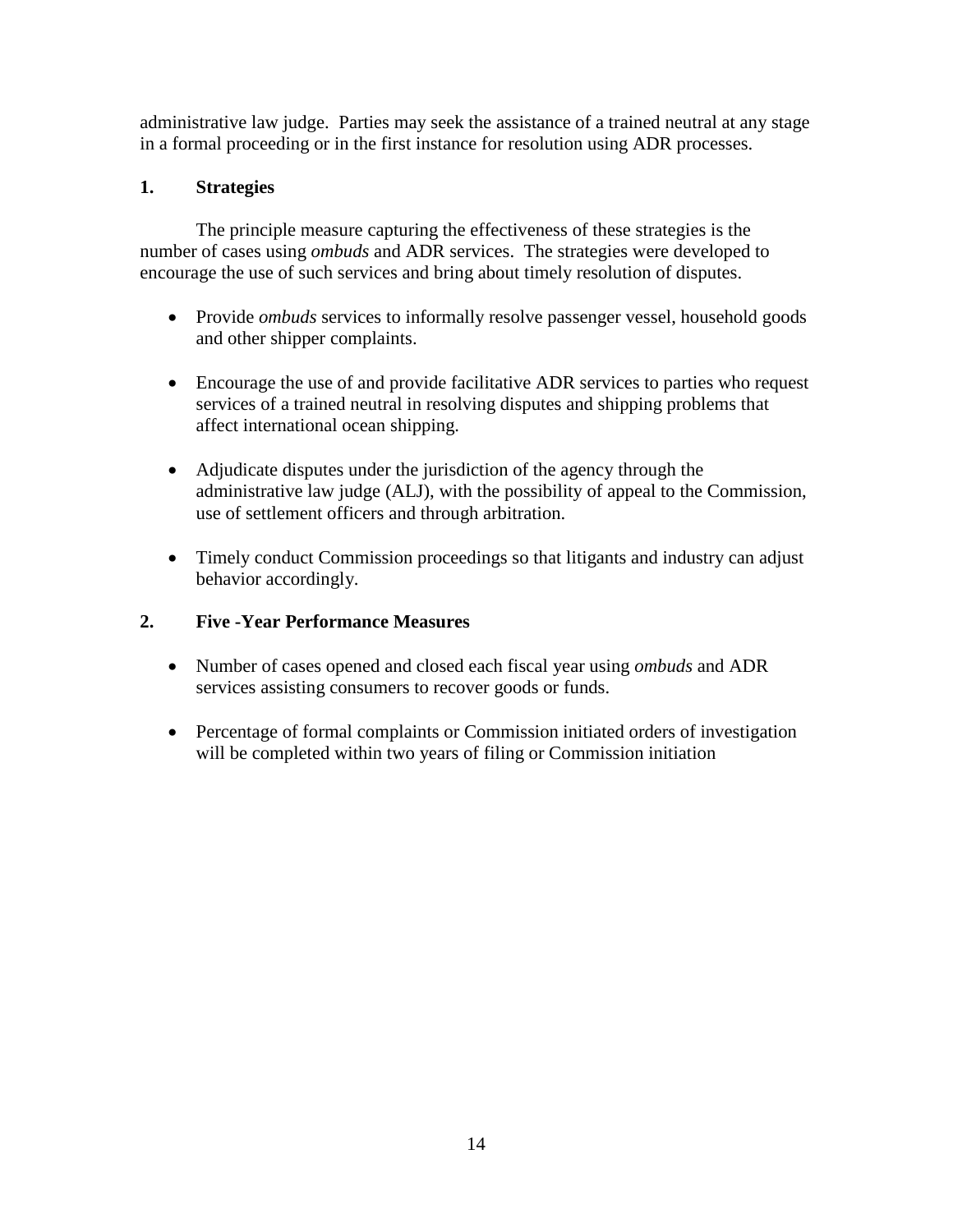#### <span id="page-14-0"></span>**Administrative Strategies in Support of Agency Objectives**

In pursuing its strategic goals of maintaining an efficient and competitive international transportation system and protecting the shipping public from unlawful, unfair and deceptive ocean transportation practices, the FMC recognizes the critical importance of providing effective, performance-oriented management and of ensuring that all resources allocated to its mission are wisely employed. Separate but linked plans and measurement mechanisms are in place for human capital, information technology and financial management at the Commission.

The Commission's ability to carry out its mission and serve its customers depends on having a well-trained, highly skilled, and flexible workforce. Critical to accomplishing the agency mission is a commitment to the principles of Equal Employment Opportunity (EEO), diversity and the implementation of EEO policies and objectives to enhance the quality of our work life and productivity of our workforce. The Commission's Office of Equal Employment Opportunity effectively carries out this mission.

 The Commission's Human Capital Plan (for FY 2012 – 2017) aligns our human capital with our operational, information technology, and support processes in order to develop a performance-based organization. FMC's Human Capital Accountability Plan guides human capital decisions using data-driven information and results-oriented planning techniques. It will ensure human capital needs are carefully considered as part of the Commission's strategic planning and budgeting processes and will contribute to our mission success by monitoring and evaluating the progress and results of human capital goals, programs, and activities.

 Planning is ongoing for use of information technology (IT) resources necessary to drive accomplishment of the Commission's strategic goals. Upon the publication of this plan in final, the Commission will have in place a 2014-2018 IRM Strategic Plan. The Commission is committed to an integrated approach to IT capital planning and investment control — both of which are driven by the Commission's Strategic Plan and its need to meet mission objectives in an efficient, transparent, and effective manner. Information technology planning is driven by programmatic needs of the Commission.

Financial systems are monitored and audited annually as required by the Federal Manager's Financial Integrity Act of 1982, the Chief Financial Officers Act of 1990 (CFO Act), as amended, and the Government Management Reform Act (GMRA) of 1994 and reported annually through the Performance and Accountability Report. The Federal Managers' Financial Integrity Act (FMFIA) of 1996 requires that agencies establish controls that reasonably ensure that obligations and costs comply with applicable law; assets are safeguarded against waste, loss, unauthorized use, or misappropriation; and revenues and expenditures are properly recorded and accounted for. It requires the agency head to provide an assurance statement of the adequacy of management controls and conformance of financial systems with Government standards. As well, the CFO Act mandates annual audits of the Commission's internal controls systems. The Commission is committed to maintaining an unqualified audit opinion on audits of its Annual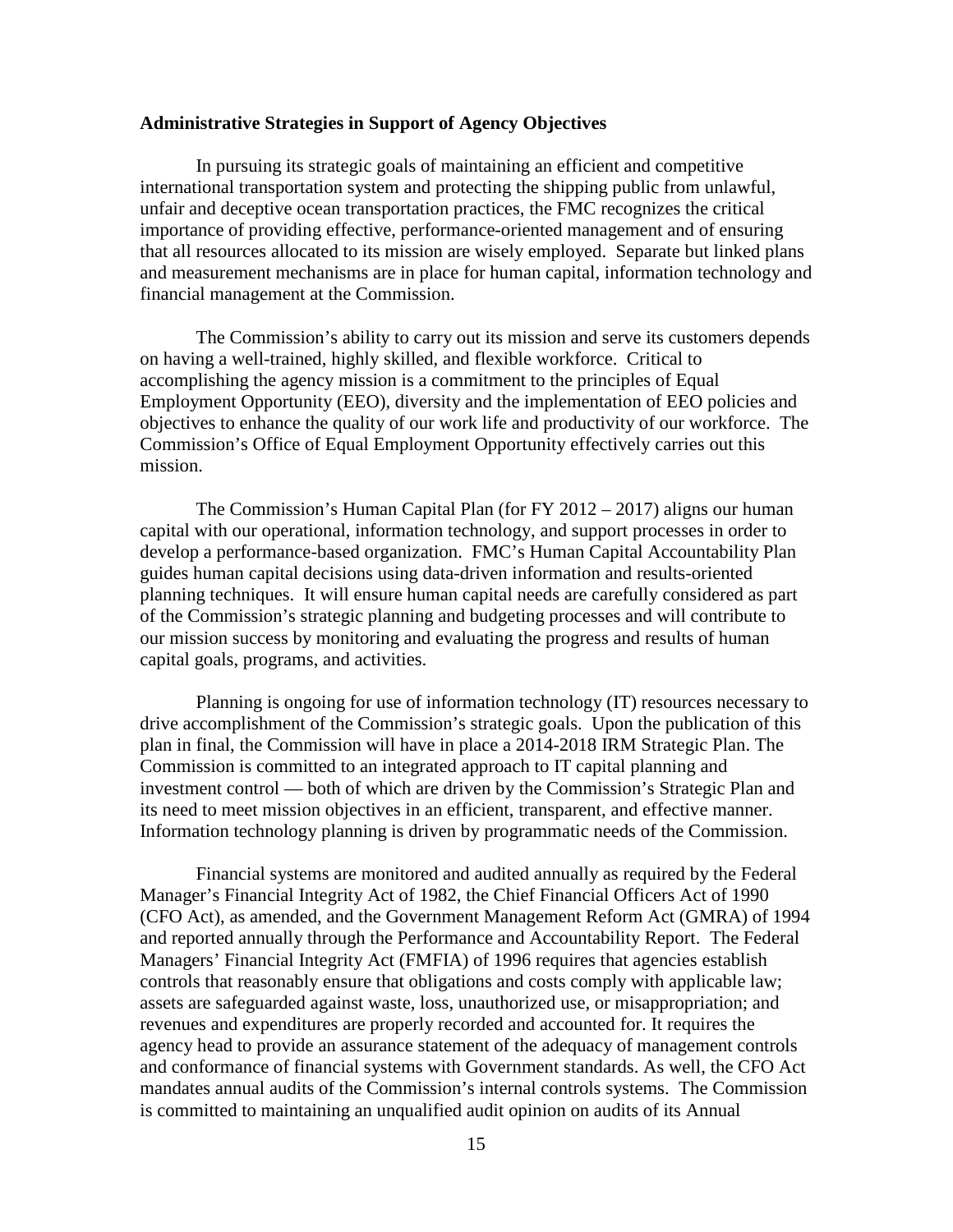Financial Statements. Further, the Commission is committed to addressing matters identified through the Financial Statement Audits involving internal controls and operations considered material weaknesses. By carefully and closely monitoring all of its operational programs, personnel needs, planning processes, financial and procurement practices, and vital support activities, the agency strives to ensure that its strategic goals are not only being met – but being advanced in ways that make the most productive, efficient, and sustainable use of the scarce resources with which it has been entrusted.

## **1. Strategies**

 The FMC realizes the critical importance of the administrative component of the agency in support of agency strategic goals, objectives and performance measures. The following strategies addressing budget, planning, human resources, procurement and IT were developed to assure an effective administrative support program within the FMC.

- Develop annual budget directly linked to strategic and annual performance plans for submission to the Congress and OMB.
- Annually measure performance as established in the strategic plan and assess the efficacy of performance measures for preparation of the annual performance plan.
- Identify and alleviate current and future skill gaps by fostering human resources management principles, including recruitment and placement, position classification and pay administration, occupational safety and health, employee assistance, employee relations, workforce discipline, performance management and incentive awards, employee benefits, career transition, retirement, employee development and training, personnel security, and equal employment opportunity.
- Promote economy and efficiency by detecting waste, fraud and abuse in the agency's programs via auditing agency operations.
- Increase energy efficiency by implementing environmental programs throughout agency operations, including reducing green house gases, recycling waste and conservation of resources.
- Ensure program compliance with various rules and regulations regarding such areas as forms clearance, Paperwork Reduction, Small Business Paperwork Reduction Act, and other federally required reports and submissions.
- Execute financial management policies and programs, manage agency appropriations, administer internal control systems for agency funds, travel and cash management, and coordinate with contractors who provide accounting and payroll services.
- Monitor performance to ensure the agency's program operations are effectively, efficiently, and sustainably supported via telecommunications, procurement of administrative goods and services, property management, space, printing and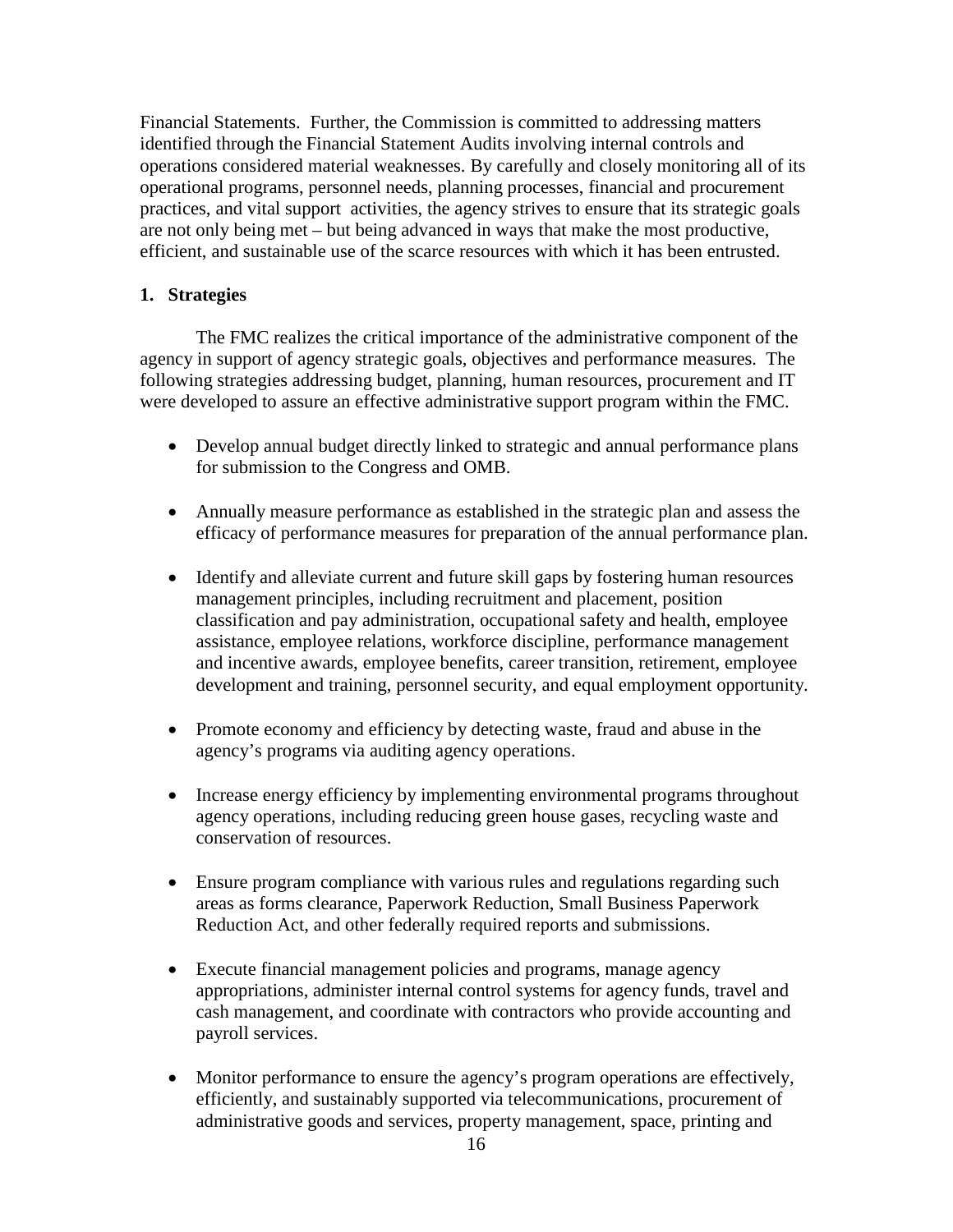copying, mail and records services, facilities and equipment maintenance, and transportation.

- Provide guidance to staff regarding administrative matters, including procurement, personnel and contracting issues.
- Utilize technology and IT expertise to streamline the agency's work processes and enhance the productivity and efficiency of the workforce to support the needs of the Commission.

## **Factors Affecting the Achievement of Goals**

<span id="page-16-0"></span>The FMC is a small agency that has established considerable in-house expertise in the legal, economic and organizational aspects of international liner shipping and the inter-modal movement of ocean cargo. That expertise allows the FMC to effectively pursue its goals of maintaining a competitive international ocean transportation system and protecting the public from unlawful, unfair and deceptive practices efficiently at a very modest cost to the taxpayer and with a minimum regulatory burden on stakeholder industries.

A significant challenge facing the agency is the potential reduction in its operating budget. Given that the predominant portion of the agency's costs is salaries, reductions in payroll through attrition or furloughs (as is the case in FY 2013) may be inevitable. The agency will continue to be seriously hampered in making necessary IT improvements.

In spite of the above fiscal austerity, the agency will need to maintain its relevant expertise through the recruitment, training and retention of highly qualified attorneys, economists, industry specialists, and information technology experts. The importance of the recruitment and retention issue is likely to increase as the agency's experienced personnel reach retirement age, and in the face of competition from other federal agencies seeking to replace their retiring personnel.

 Addressing the use of information technologies is one way in which the FMC is able to do more with less. The increasing importance of information technologies results not only from its contribution to the agency's ability to collect and process information more efficiently and accurately, but also because of the agency's need to keep up with the electronic-business practices of the industries it regulates. Greater use of information technology also helps make many of the aspects of licensing, certification and information filing simpler and easier to accomplish for the agency's stakeholders. IT is critical to the maintenance and effective use of various key agency databases.

The security of agency databases and confidential business reports and associated documents filed with the FMC has received increasing attention in recent years. Enhanced and extended applications of information technologies helps ensure that security.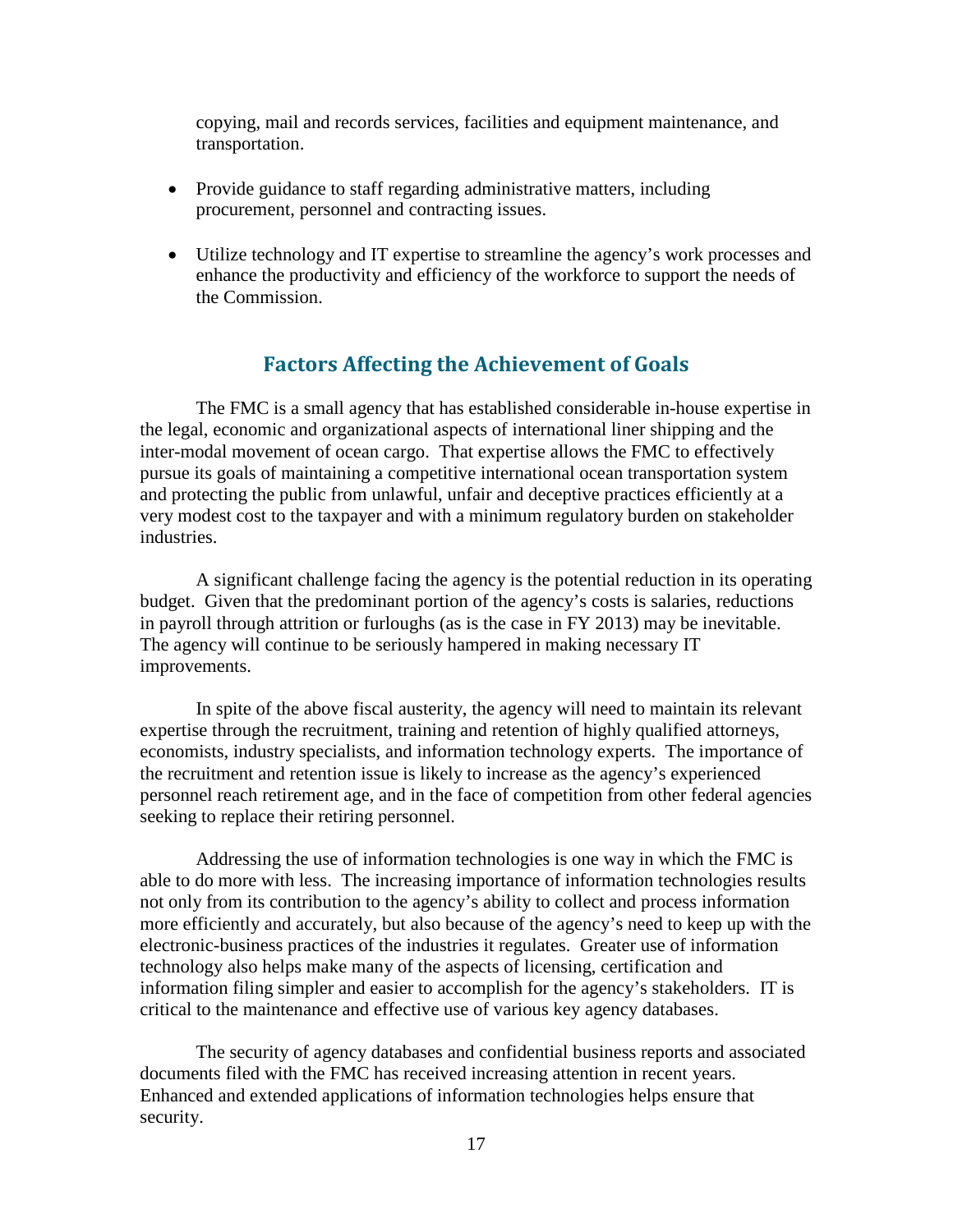The FMC regulates international ocean liner transportation, and is also involved, through its regulation of marine terminal operators, with aspects of the intermodal movement of ocean cargo in the U.S. In addition, foreign-based ocean transportation intermediaries are subject to statutory bonding requirements under FMC jurisdiction. To the extent that there are changes in the regulatory treatment of international liner operations by foreign governments, as was the case in Europe beginning in late 2008 with the FMC's publication of its *Study of the 2008 Repeal of the Liner Conference Exemption from European Union Competition Law*, the agency will continue to monitor such changes and the likely effect of such changes on U.S. trades. Over time, and depending on their actual impacts, regulatory changes in other regions could also provide a possible impetus for a review of U.S. statutes or regulations on liner shipping. Consequently, FMC analyses of possible future proposals for statutory revisions may be required.

 Finally, in recent years the FMC has witnessed the filing of new types of agreements -- especially marine terminal agreements -- that address nontraditional issues such as traffic congestion, environmental mitigation proposals, terminal operational efficiencies, and infrastructure funding. These nontraditional agreements tend to involve industries (drayage trucking and rail service), operations (pooling of chassis), and issues (air pollution, public health, infrastructure finance) that require the development, by agency staff, of additional information sources and areas of expertise. Not infrequently, these nontraditional agreements have potentially significant pricing and service consequences. To the extent that the filing of nontraditional agreements increases in coming years – which seems to be the likely trend – they will continue to weigh heavily on the agency's limited resources.

## **Program Evaluation**

<span id="page-17-0"></span>In general, the FMC will continue to evaluate its programs, both that address industry competition and those designed to protect the public from unlawful, unfair and deceptive practices, to ensure that they focus on the areas of greatest concern as determined by the analysis of required and special reporting requirements, stakeholder outreach discussions, and informal complaints. In addition, the agency will evaluate the extent to which its compliance activities are effectively addressing identified problem areas, and will implement any changes needed to improve compliance targeting.

The FMC will periodically review its initial agreement review process and ongoing monitoring programs to determine whether the current reporting requirements continue to provide adequate information in light of changing industry conduct and new types of agreements being filed. In particular, the process for monitoring non-traditional agreements, and ensuring oversight of agreement implementation activities, will be assessed.

 Taking into account the discussions with stakeholder industries, the agency will regularly assess which research study topics likely will best address the competitive effects, in the U.S. trades, of changing industry operations and business practices, foreign government regulatory changes, and controlled carrier activity.